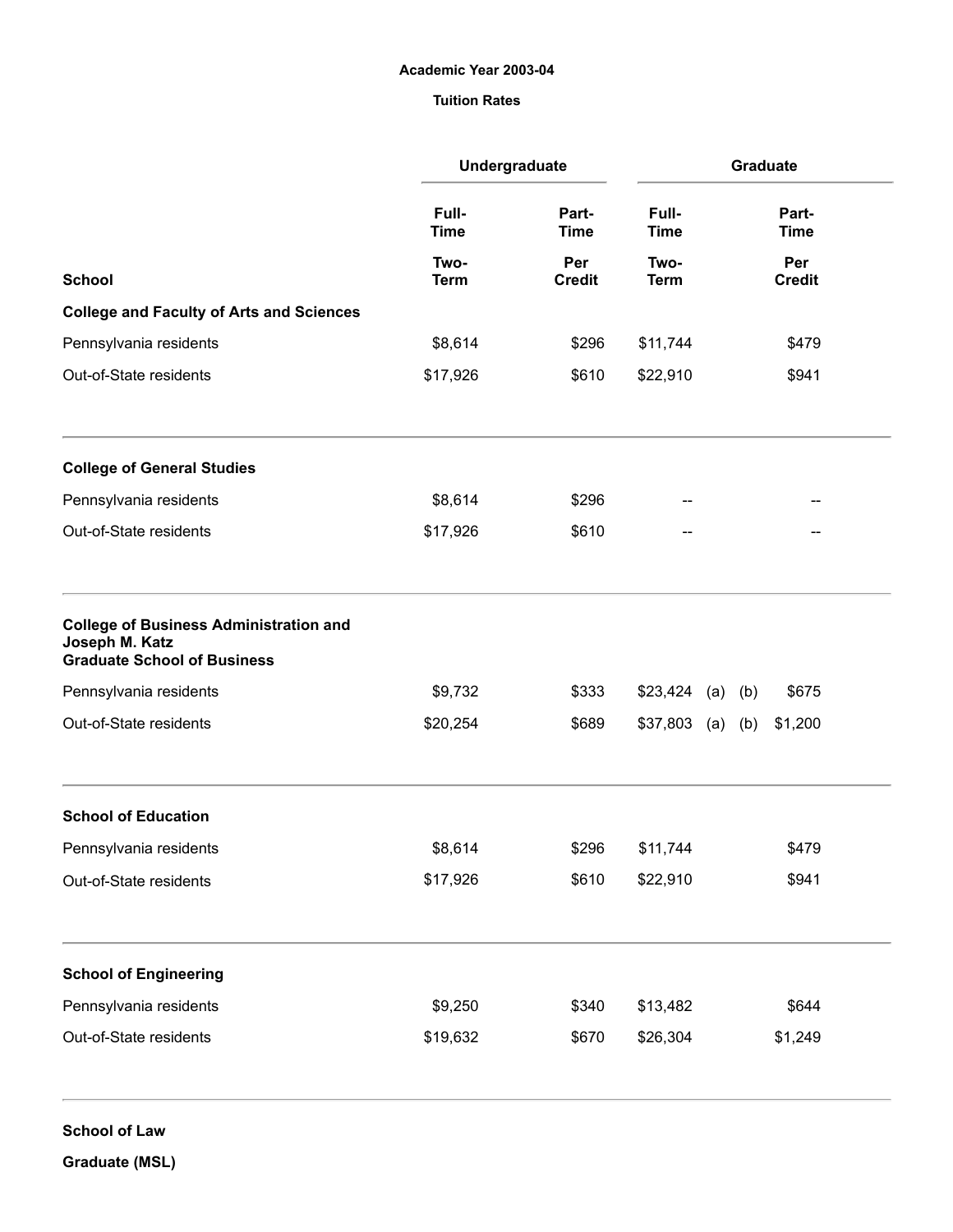| Pennsylvania residents                                               |          | --    | \$17,448      | \$662        |     |     |
|----------------------------------------------------------------------|----------|-------|---------------|--------------|-----|-----|
| Out-of-State residents                                               |          | --    | \$25,840      | \$1,137      |     |     |
| <b>First Professional (LLM)</b>                                      |          |       |               |              |     |     |
| Pennsylvania residents                                               |          | --    | \$21,600      | \$900        | (d) |     |
| Out-of-State residents                                               |          | --    | \$21,600      | \$900        | (d) |     |
| <b>First Professional (JD)</b>                                       |          |       |               |              |     |     |
| Pennsylvania residents                                               |          | --    | $$17,448$ (c) | $$662$ (c)   |     | (d) |
| Out-of-State residents                                               |          | --    | $$25,840$ (c) | $$1,137$ (c) |     | (d) |
| <b>Graduate School of Public and International</b><br><b>Affairs</b> |          |       |               |              |     |     |
| Pennsylvania residents                                               |          | --    | \$11,744      | \$479        |     |     |
| Out-of-State residents                                               |          | --    | \$22,910      | \$941        |     |     |
| <b>School of Social Work</b>                                         |          |       |               |              |     |     |
| Pennsylvania residents                                               | \$8,614  | \$296 | \$11,744      | \$479        |     |     |
| Out-of-State residents                                               | \$17,926 | \$610 | \$22,910      | \$941        |     |     |
| <b>School of Information Sciences</b>                                |          |       |               |              |     |     |
| Pennsylvania residents                                               | \$9,346  | \$312 | \$12,350      | \$506        |     |     |
| Out-of-State residents                                               | \$19,404 | \$634 | \$24,092      | \$996        |     |     |
| <b>School of Dental Medicine</b>                                     |          |       |               |              |     |     |
| Undergraduate                                                        |          |       |               |              |     |     |
| Pennsylvania residents                                               | \$8,614  | \$296 |               |              |     |     |
| Out-of-State residents                                               | \$17,926 | \$610 |               |              |     |     |
| <b>Graduate (Basic Science Programs)</b>                             |          |       |               |              |     |     |
| Pennsylvania residents                                               |          |       | \$13,772      | \$566        |     |     |
| Out-of-State residents                                               |          | --    | \$26,884      | \$1,106      |     |     |
| <b>Graduate (Clinical Programs)</b>                                  |          |       |               |              |     |     |
| Pennsylvania residents                                               |          |       | \$28,058      | \$1,162      |     |     |
| Out-of-State residents                                               |          |       | \$38,668      | \$1,606      |     |     |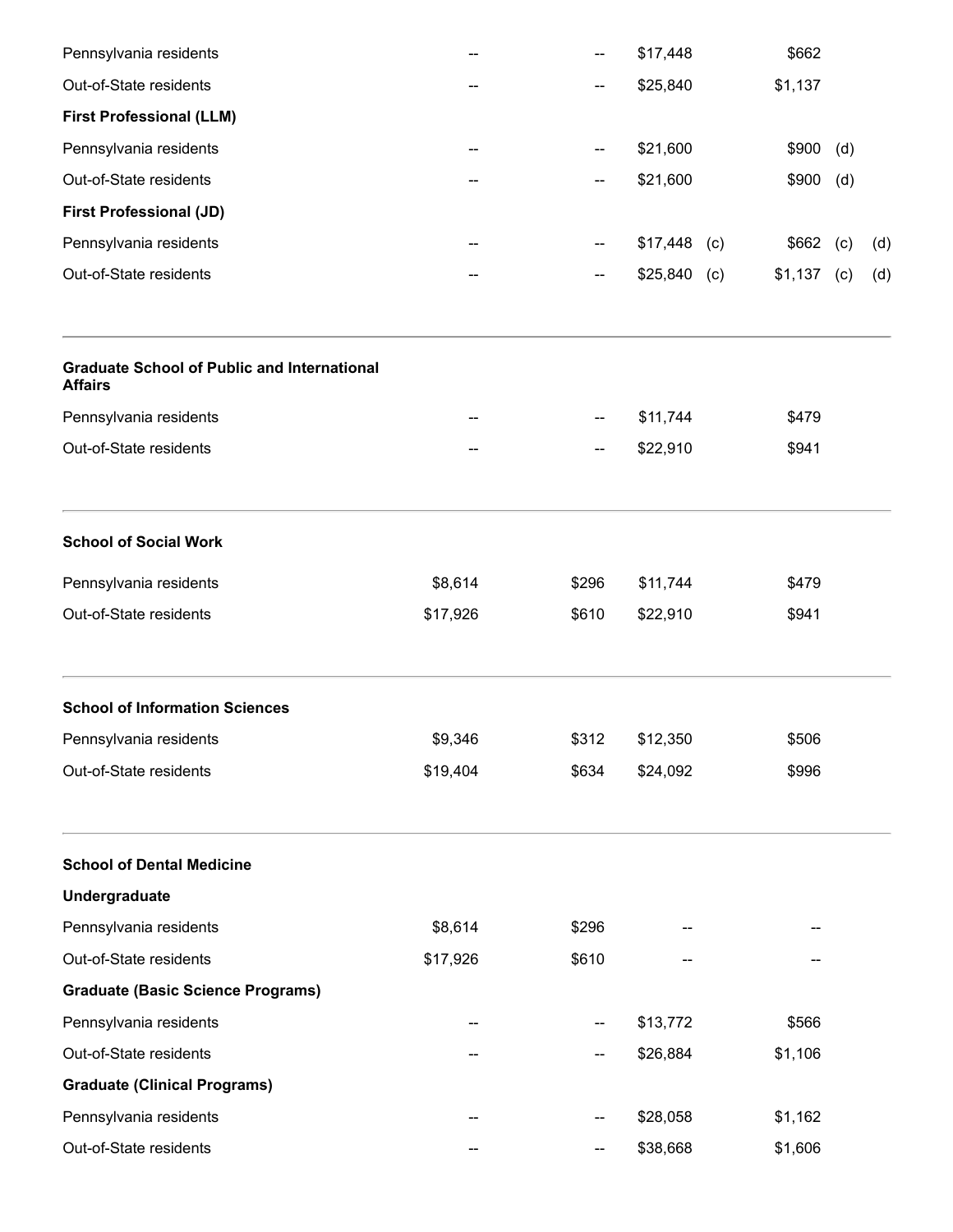| <b>First Professional</b>                           |          |                                |                 |                       |     |
|-----------------------------------------------------|----------|--------------------------------|-----------------|-----------------------|-----|
| Pennsylvania residents                              |          | --<br>$\overline{\phantom{a}}$ | \$28,058        | \$621<br>$$1,002$ (d) |     |
| Out-of-State residents                              |          |                                | \$36,052        |                       |     |
| <b>School of Nursing</b>                            |          |                                |                 |                       |     |
| Pennsylvania residents                              | \$11,084 | \$375                          | $$13,772$ (c)   | \$566                 | (c) |
| Out-of-State residents                              | \$22,910 | \$757                          | \$18,928<br>(c) | \$777                 | (c) |
| <b>School of Pharmacy</b>                           |          |                                |                 |                       |     |
| <b>Graduate</b>                                     |          |                                |                 |                       |     |
| Pennsylvania residents                              |          | --                             | \$13,772        | \$566                 |     |
| Out-of-State residents                              |          | --                             | \$16,900        | \$694                 |     |
| <b>First Professional (PharmD Program)</b>          |          |                                |                 |                       |     |
| Pennsylvania residents                              |          | --                             | \$14,610        | \$635                 | (d) |
| Out-of-State residents                              |          | $\overline{\phantom{a}}$       | \$19,338        | $$840$ (d)            |     |
| <b>Graduate School of Public Health</b>             |          |                                |                 |                       |     |
| Pennsylvania residents                              |          |                                | \$13,772        | \$566                 |     |
| Out-of-State residents                              |          |                                | \$26,884        | \$1,106               |     |
| <b>School of Medicine</b>                           |          |                                |                 |                       |     |
| <b>Graduate</b>                                     |          |                                |                 |                       |     |
| Pennsylvania residents                              |          |                                | \$13,772        | \$566                 |     |
| Out-of-State residents                              |          | --                             | \$25,066        | \$1,031               |     |
| <b>First Professional</b>                           |          |                                |                 |                       |     |
| Pennsylvania residents                              |          |                                | \$30,084        | \$531                 | (d) |
| Out-of-State residents                              |          |                                | \$35,876        | \$827                 | (d) |
| <b>School of Health and Rehabilitation Sciences</b> |          |                                |                 |                       |     |
| Pennsylvania residents                              | \$11,084 | \$375                          | \$13,772        | \$566                 |     |
| Out-of-State residents                              | \$22,910 | \$757                          | \$26,884        | \$1,106               |     |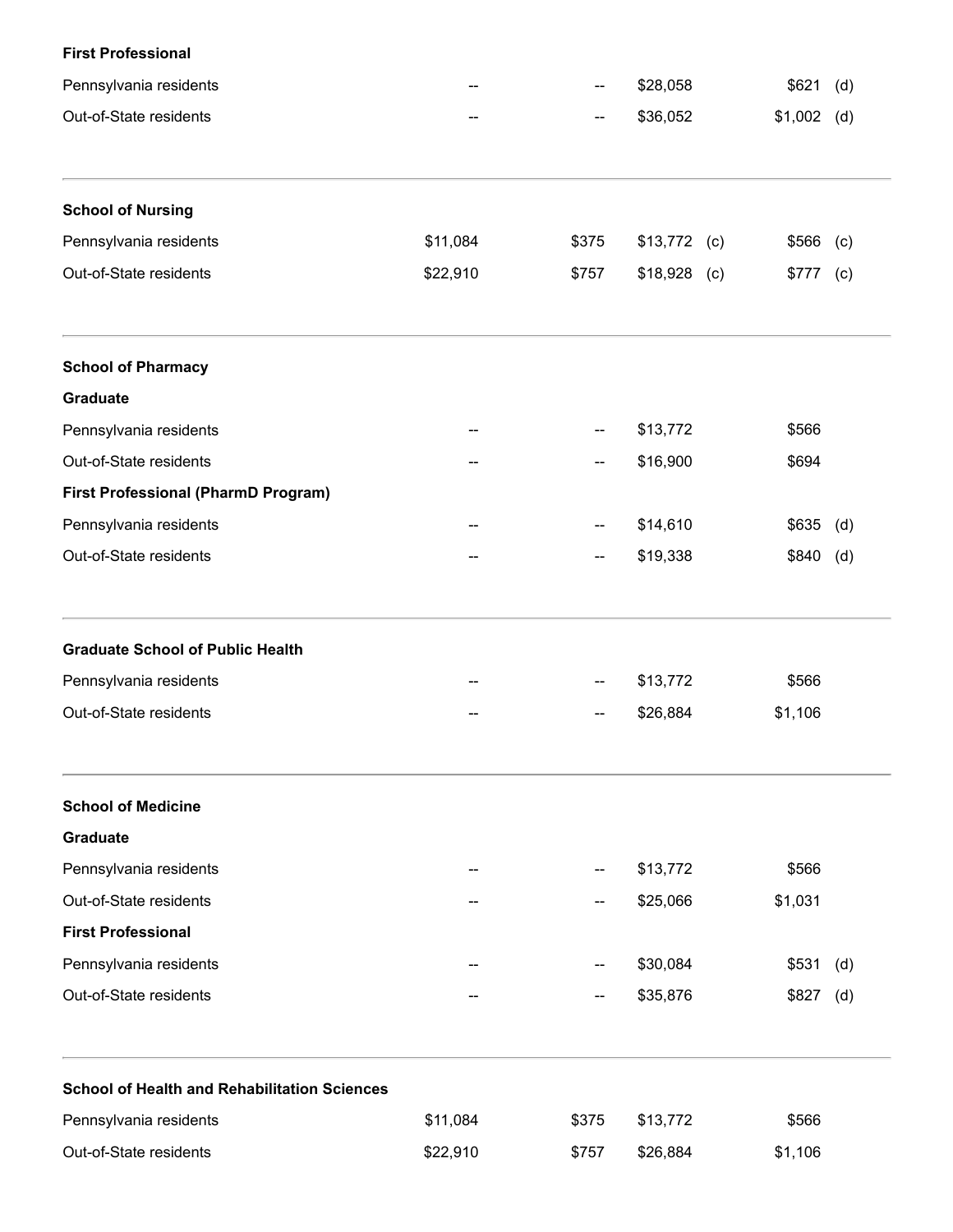residents in the following graduate professional programs: Physical Therapy (DPT), Science and Disorders (MA/MS), Audiology (AuD), and Rehabilitation Counseling (MS): full-time, \$777 part-time per credit. For out-of-state residents in the following graduate professional programs: Physical Therapy (DPT), Occupational Therapy (MOT), Communication Science and Disorders (MA/MS), Audiology (AuD), and Rehabilitation Counseling (MS): \$18,928

| <b>Schools of Education and Public Health</b>                                                    |               |       |          |         |
|--------------------------------------------------------------------------------------------------|---------------|-------|----------|---------|
| Pennsylvania residents                                                                           |               |       | \$12,758 | \$522   |
| Out-of-State residents                                                                           |               | --    | \$24,898 | \$1,024 |
| <b>Schools of Nursing and Public Health</b>                                                      |               |       |          |         |
| Pennsylvania residents                                                                           |               |       | \$13,772 | \$566   |
| Out-of-State residents                                                                           |               | --    | \$26,884 | \$1,106 |
| <b>Johnstown Campus (except for Engineering</b><br>Technology,<br>and Nursing, Respiratory Care) |               |       |          |         |
| Pennsylvania residents                                                                           | $$8,614$ (c)  | \$296 |          |         |
| Out-of-State residents                                                                           | $$17,926$ (c) | \$610 |          |         |
| <b>Johnstown Campus - Engineering</b><br><b>Technology</b>                                       |               |       |          |         |
| Pennsylvania residents                                                                           | \$9,250       | \$340 |          |         |
| Out-of-State residents                                                                           | \$19,632      | \$670 |          |         |
| <b>Johnstown Campus - Nursing</b>                                                                |               |       |          |         |
| Pennsylvania residents                                                                           | \$11,084      | \$375 |          |         |
| Out-of-State residents                                                                           | \$22,910      | \$757 |          |         |
| <b>Johnstown Campus - Respiratory Care</b>                                                       |               |       |          |         |
| Pennsylvania residents                                                                           | \$9,222       | \$312 |          |         |
| Out-of-State residents                                                                           | \$19,172      | \$629 |          |         |
| <b>Greensburg Campus</b>                                                                         |               |       |          |         |
| Pennsylvania residents                                                                           | $$8,614$ (c)  | \$296 |          |         |